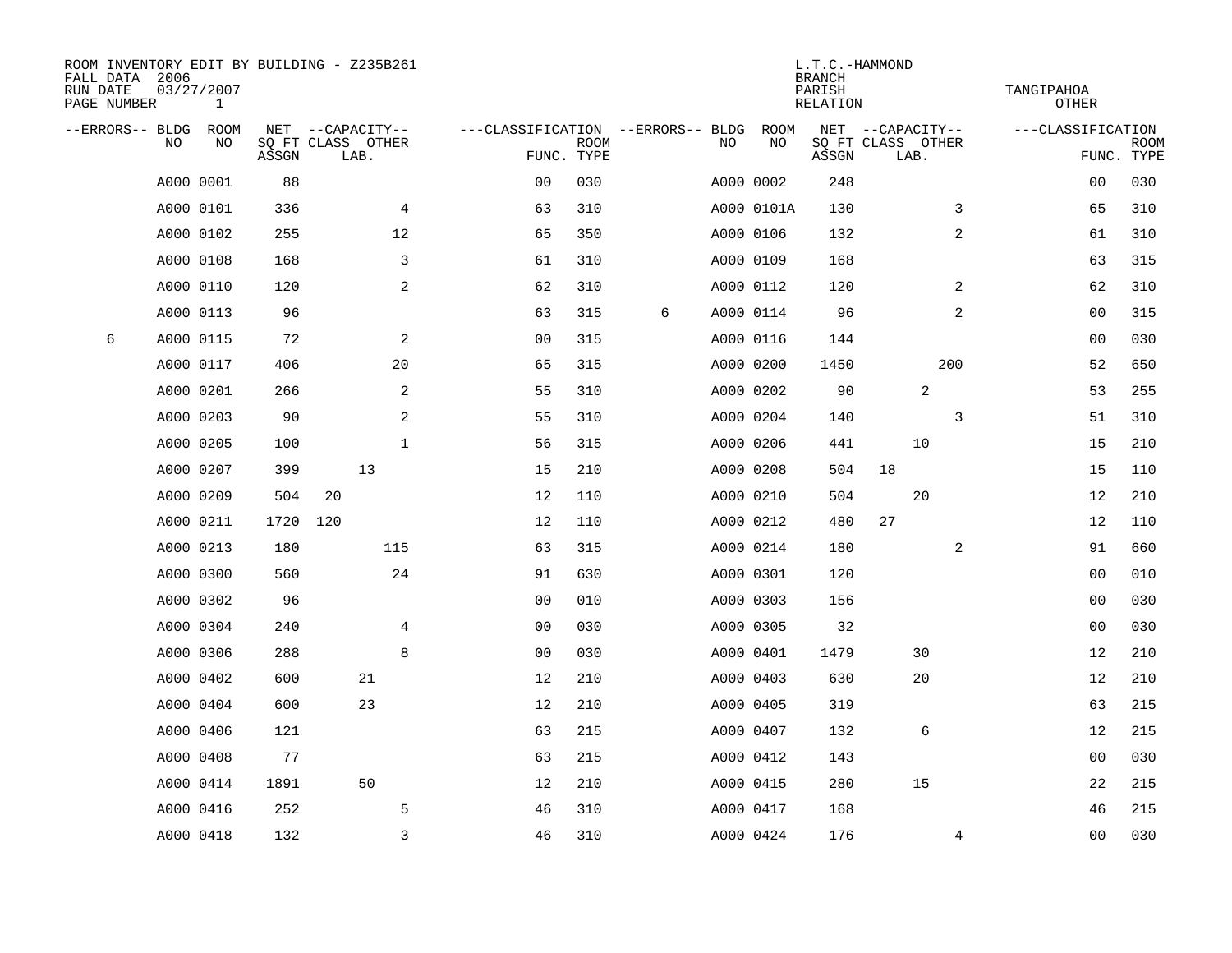| ROOM INVENTORY EDIT BY BUILDING - Z235B261<br>FALL DATA 2006<br>RUN DATE<br>PAGE NUMBER | 03/27/2007<br>2 |       |                                               |                |             |                                          |  | L.T.C.-HAMMOND<br><b>BRANCH</b><br>PARISH<br><b>RELATION</b> |                                                                                                                            |                  |      |   | TANGIPAHOA<br><b>OTHER</b> |                   |             |
|-----------------------------------------------------------------------------------------|-----------------|-------|-----------------------------------------------|----------------|-------------|------------------------------------------|--|--------------------------------------------------------------|----------------------------------------------------------------------------------------------------------------------------|------------------|------|---|----------------------------|-------------------|-------------|
| --ERRORS-- BLDG<br>NO                                                                   | ROOM<br>NO      | ASSGN | NET --CAPACITY--<br>SQ FT CLASS OTHER<br>LAB. | FUNC. TYPE     | <b>ROOM</b> | ---CLASSIFICATION --ERRORS-- BLDG<br>NO. |  | ROOM<br>NO                                                   | SQ FT CLASS OTHER<br>ASSGN                                                                                                 | NET --CAPACITY-- | LAB. |   | ---CLASSIFICATION          | FUNC. TYPE        | <b>ROOM</b> |
|                                                                                         | A000 0425       | 88    |                                               | 0 <sub>0</sub> | 030         |                                          |  | A000 0426                                                    | 143                                                                                                                        |                  |      | 6 |                            | 00                | 030         |
|                                                                                         | A000 0427       | 1260  | 35                                            | 12             | 210         |                                          |  | A000 0428                                                    | 136                                                                                                                        |                  |      |   |                            | 63                | 215         |
| A000 0429                                                                               |                 | 104   | 3                                             | 46             | 310         |                                          |  | A000 0432                                                    | 165                                                                                                                        |                  |      |   |                            | 0 <sub>0</sub>    | 030         |
|                                                                                         | A000 0434       | 2666  | 42                                            | 12             | 210         |                                          |  | A000 0435                                                    | 154                                                                                                                        |                  |      |   |                            | 63                | 215         |
|                                                                                         | A000 0436       | 166   | $\overline{4}$                                | 46             | 310         |                                          |  | A000 0437                                                    | 187                                                                                                                        |                  | 8    |   |                            | 43                | 215         |
| A000 0500                                                                               |                 | 4860  | 44                                            | 12             | 210         |                                          |  | A000 0501                                                    | 384                                                                                                                        |                  |      |   |                            | 73                | 315         |
| A000 0502                                                                               |                 | 96    | 2                                             | 71             | 310         |                                          |  | A000 0503                                                    | 88                                                                                                                         |                  |      |   |                            | 73                | 315         |
|                                                                                         | A000 0506       | 384   |                                               | 63             | 215         |                                          |  | A000 0509                                                    | 100                                                                                                                        |                  |      | 2 |                            | 46                | 310         |
| A000 0520                                                                               |                 | 2206  | 22                                            | 12             | 210         |                                          |  | A000 0521                                                    | 240                                                                                                                        | 13               |      |   |                            | 12                | 110         |
|                                                                                         | A000 0521A      | 128   | 3                                             | 46             | 310         |                                          |  | A000 0522                                                    | 162                                                                                                                        |                  |      |   |                            | 63                | 215         |
| A000 0530                                                                               |                 | 36    |                                               | 0 <sub>0</sub> | 030         |                                          |  | A000 0531                                                    | 2470                                                                                                                       |                  | 25   |   |                            | 12                | 210         |
| A000 0532                                                                               |                 | 384   |                                               | 0 <sub>0</sub> | 030         |                                          |  | A000 0533                                                    | 160                                                                                                                        |                  |      |   |                            | 63                | 315         |
|                                                                                         | A000 0534       | 120   | 2                                             | 46             | 310         |                                          |  | A000 0535                                                    | 352                                                                                                                        | 25               |      |   |                            | 12                | 110         |
|                                                                                         | A000 0540       | 4700  | 25                                            | 12             | 210         |                                          |  | A000 0541                                                    | 392                                                                                                                        |                  |      |   |                            | 63                | 215         |
| A000 0542                                                                               |                 | 110   | 2                                             | 46             | 310         |                                          |  | A000 0543                                                    | 286                                                                                                                        |                  |      |   |                            | 63                | 215         |
|                                                                                         | A000 0544       | 276   |                                               | 63             | 215         |                                          |  | A000 H0100                                                   | 1312                                                                                                                       |                  |      |   |                            | 00                | 020         |
|                                                                                         | A000 H0101      | 776   |                                               | 0 <sub>0</sub> | 020         |                                          |  | A000 H0102                                                   | 1833                                                                                                                       |                  |      |   |                            | 0 <sub>0</sub>    | 020         |
|                                                                                         | A000 H0103      | 696   |                                               | 0 <sub>0</sub> | 020         |                                          |  | A000 H0104                                                   | 152                                                                                                                        |                  |      |   |                            | 0 <sub>0</sub>    | 020         |
|                                                                                         | A000 H0105      | 48    |                                               | 0 <sub>0</sub> | 020         |                                          |  | A000 H0106                                                   | 72                                                                                                                         |                  |      |   |                            | 0 <sub>0</sub>    | 020         |
|                                                                                         | A000 H0107      | 72    |                                               | 0 <sub>0</sub> | 020         |                                          |  |                                                              | TOTAL NET ASSIGN SQ. FT. IN ROOM FILE<br>TOTAL NUMBER CLASSROOMS<br>TOTAL NUMBER LABS 210<br>TOTAL NUMBER SPECIAL LABS 220 |                  |      |   |                            | 38,407<br>6<br>14 |             |